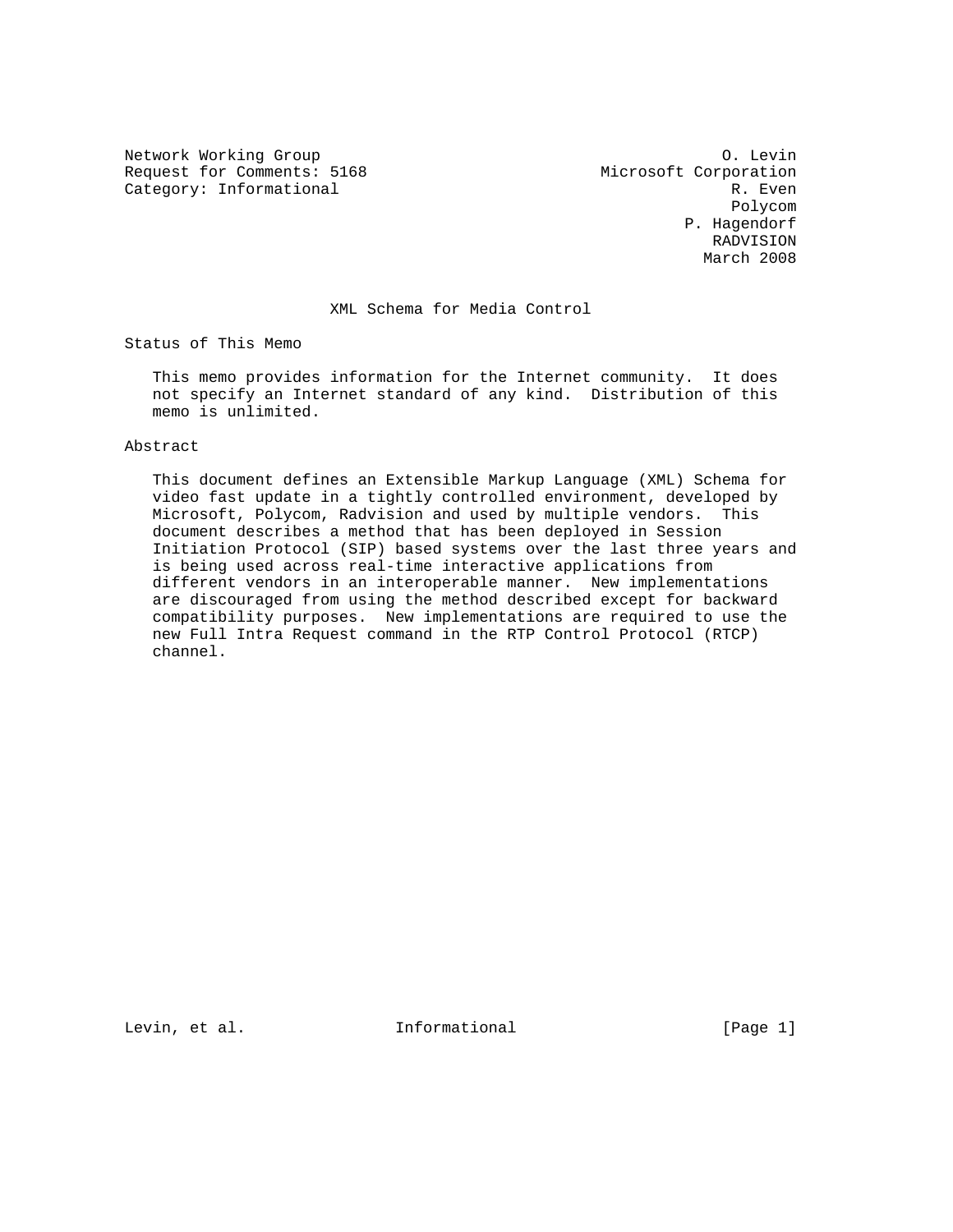Table of Contents

| 7.1. The Fast Update Command for the Full Picture $\ldots, \ldots, \ldots, 5$ |  |
|-------------------------------------------------------------------------------|--|
|                                                                               |  |
|                                                                               |  |
| 9                                                                             |  |
| 9.1. Application/media control+xml Media Type Registration $\dots \dots 6$    |  |
|                                                                               |  |
|                                                                               |  |
|                                                                               |  |
|                                                                               |  |

#### 1. Introduction

 This document defines an Extensible Markup Language (XML) Schema for video fast update request in a tightly controlled environment, developed by Microsoft, Polycom, Radvision and used by multiple vendors. Implementation of this schema for interactive video applications in Session Initiation Protocol (SIP) [5] environments was designed in order to improve user experience. This mechanism is being used by both end user video conferencing terminals and conferencing servers in shipping products. This document describes the current method, but new implementations are discouraged from using this method, except for backward compatibility with legacy systems. Shipping products and new products SHOULD use the Full Intra Request, described in [7].

 Sending video fast update using the SIP signaling path, as described in this document, is inferior to using the RTP Control Protocol (RTCP) feedback method [7], since the command flows through all the proxies in the signaling path adding delay to the messages and causing unnecessary overload to the proxies. RTCP messages flow end-to-end and not through the signaling proxies. The RTCP feedback document [7] also adds other required control functions, such as the flow control command, which is missing from this document.

#### 2. Conventions

 The key words "MUST", "MUST NOT", "REQUIRED", "SHALL", "SHALL NOT", "SHOULD", "SHOULD NOT", "RECOMMENDED", "MAY", and "OPTIONAL" in this document are to be interpreted as described in RFC 2119 [2].

Levin, et al. 1nformational 1999 [Page 2]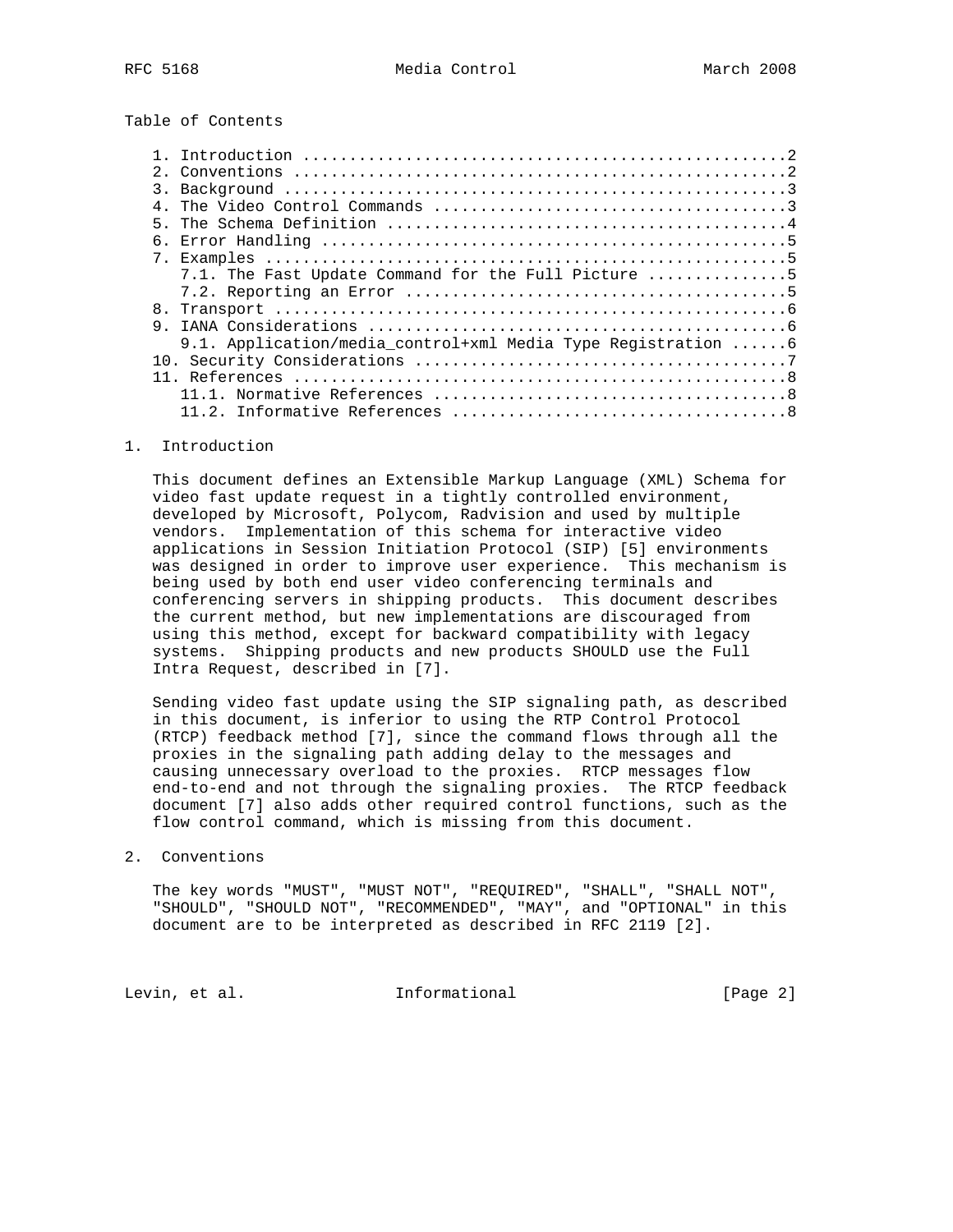### 3. Background

 SIP typically uses the Real-time Transport Protocol (RTP) [6] for the transferring of real-time media.

 RTP is augmented by a control protocol (RTCP) to allow monitoring of the data delivery in a manner scalable to large multicast networks. The RTCP feedback mechanism [8] has been introduced in order to improve basic RTCP feedback time in case of loss conditions across different coding schemes. This technique addresses signaling of loss conditions and the recommended recovery steps.

 Just recently, an extension to the feedback mechanism has been proposed [7] to express control operations on media streams as a result of application logic rather than a result of loss conditions. Note that in the decomposed systems, the implementation of the new mechanism will require proprietary communications between the applications/call control components and the media components.

 This document describes a technology that has been deployed in SIP-based systems over the last three years and is being used across real-time interactive applications from different vendors in an interoperable manner. This memo documents this technology for the purpose of describing current practice and new implementation MUST use the RTCP Full Intra Request command specified in the RTCP-based codec control messages document[7].

4. The Video Control Commands

 Output of a video codec is a frame. The frame can carry complete information about a picture or about a picture segment. These frames are known as "Intra" frames. In order to save bandwidth, other frames can carry only changes relative to previously sent frames. Frames carrying relative information are known as "Inter" frames.

 Based on application logic (such as need to present a new video source), the application needs to have an ability to explicitly request from a remote encoder the complete information about a "full" picture.

 An "Intra" frame may be of large size. In order to prevent causing network congestion, the current media capacity and network conditions MUST be validated before sending an "Intra" frame when receiving a fast update command, defined in this document.

 In order to meet the presented requirements, a video primitive is defined by this document.

Levin, et al. 10 Informational 1999 [Page 3]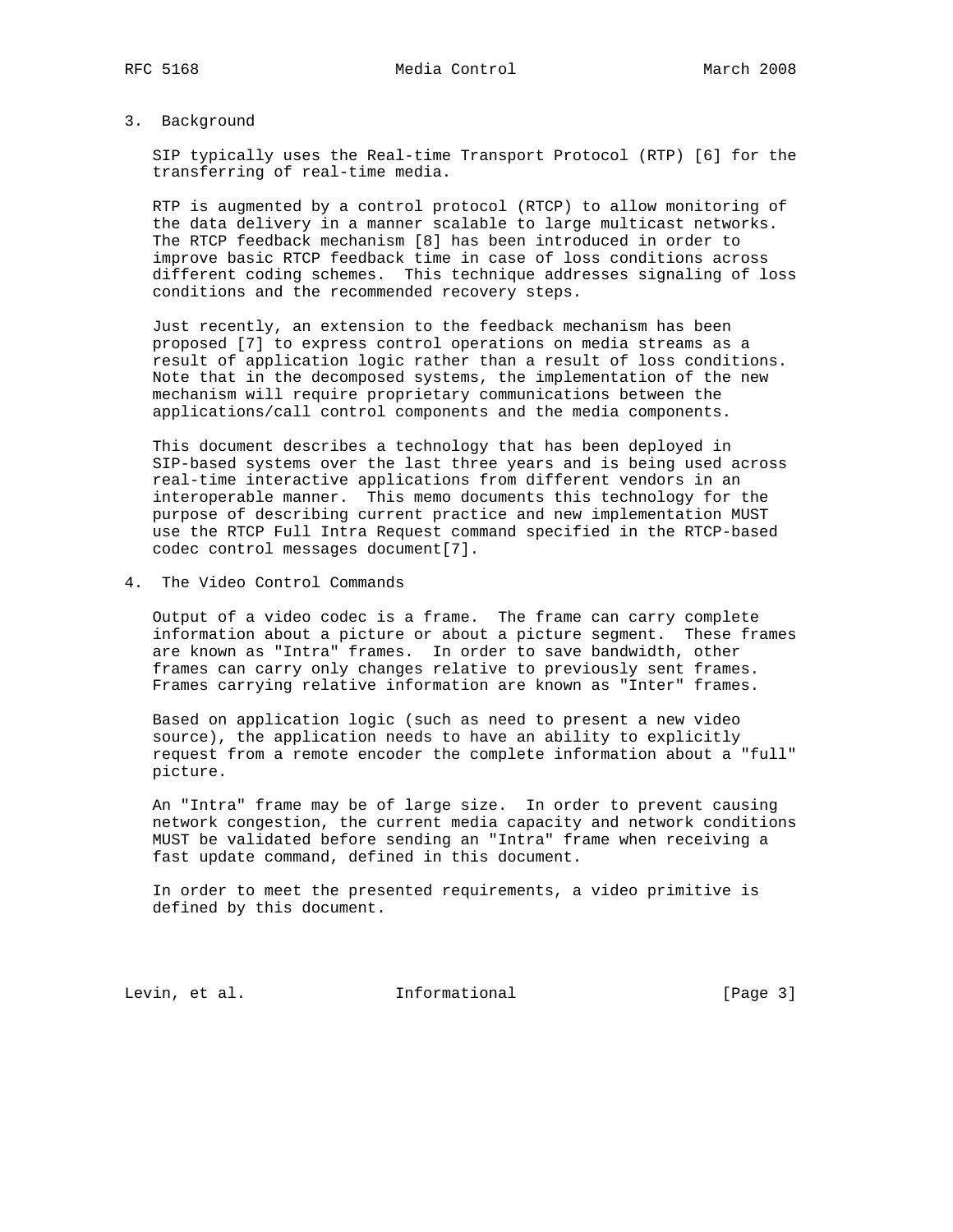The following command is sent to the remote encoder: o Video Picture Fast Update 5. The Schema Definition <?xml version="1.0" encoding="utf-8" ?> <xs:schema id="TightMediaControl" elementFormDefault="qualified" xmlns:xs="http://www.w3.org/2001/XMLSchema"> <xs:element name="media\_control"> <xs:complexType> <xs:sequence> <xs:element name="vc\_primitive" type="vc\_primitive" minOccurs="0" maxOccurs="unbounded" /> <xs:element name="general\_error" type="xs:string" minOccurs="0" maxOccurs="unbounded" /> </xs:sequence> </xs:complexType> </xs:element> <!-- Video control primitive. --> <xs:complexType name="vc\_primitive"> <xs:sequence> <xs:element name="to\_encoder" type="to\_encoder" /> <xs:element name="stream\_id" type="xs:string" minOccurs="0" maxOccurs="unbounded" /> </xs:sequence> </xs:complexType> <!-- Encoder Command: Picture Fast Update  $--&>$  <xs:complexType name="to\_encoder"> <xs:choice> <xs:element name="picture\_fast\_update"/> </xs:choice> </xs:complexType>

Levin, et al. **Informational** [Page 4]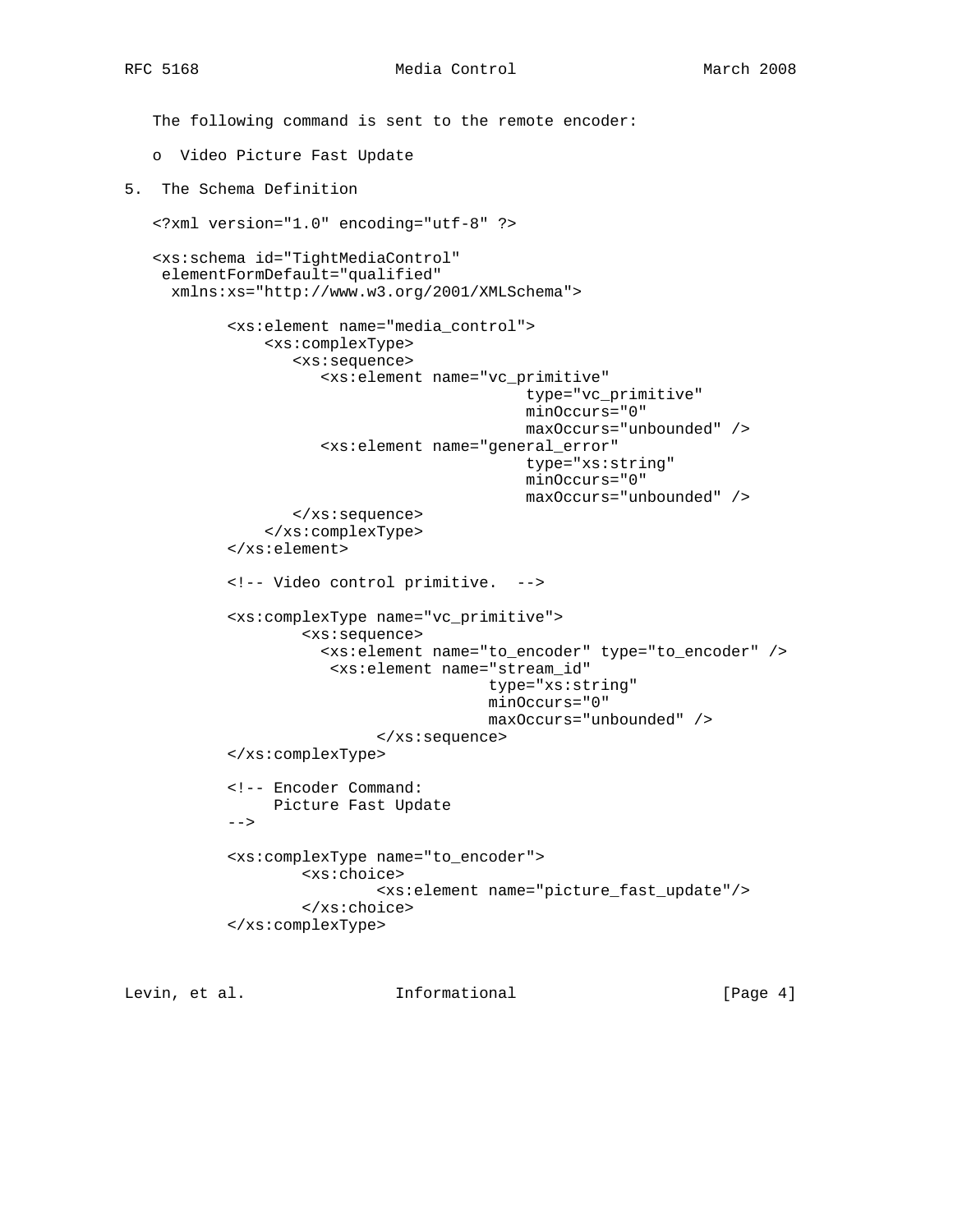</xs:schema>

6. Error Handling

 Currently, only a single general error primitive is defined. It MAY be used for indicating errors in free-text format. The general error primitive MAY report problems regarding XML document parsing, inadequate level of media control support, inability to perform the requested action, etc.

 The general error primitive MUST NOT be used for the indication of errors other than those related to media control parsing or to resultant execution. The general error primitive MUST NOT be sent back as a result of getting an error primitive.

 When receiving the general error response, the user agent client (UAC) that sent the request SHOULD NOT send further fast update requests in the current dialog.

 According to RFC 2976 [3], the only allowable final response to a SIP INFO containing a message body is a 200 OK. If SIP INFO is used to carry the request, the error message should be carried in a separate INFO request.

- 7. Examples
- 7.1. The Fast Update Command for the Full Picture

 In the following example, the full picture "Fast Update" command is issued towards the remote video decoder(s).

<?xml version="1.0" encoding="utf-8" ?>

<media\_control>

```
 <vc_primitive>
 <to_encoder>
    <picture_fast_update/>
  </to_encoder>
</vc_primitive>
```
</media\_control>

7.2. Reporting an Error

 If an error occurs during the parsing of the XML document, the following XML document would be sent back to the originator of the original Media Control document.

Levin, et al. 1nformational 1999 [Page 5]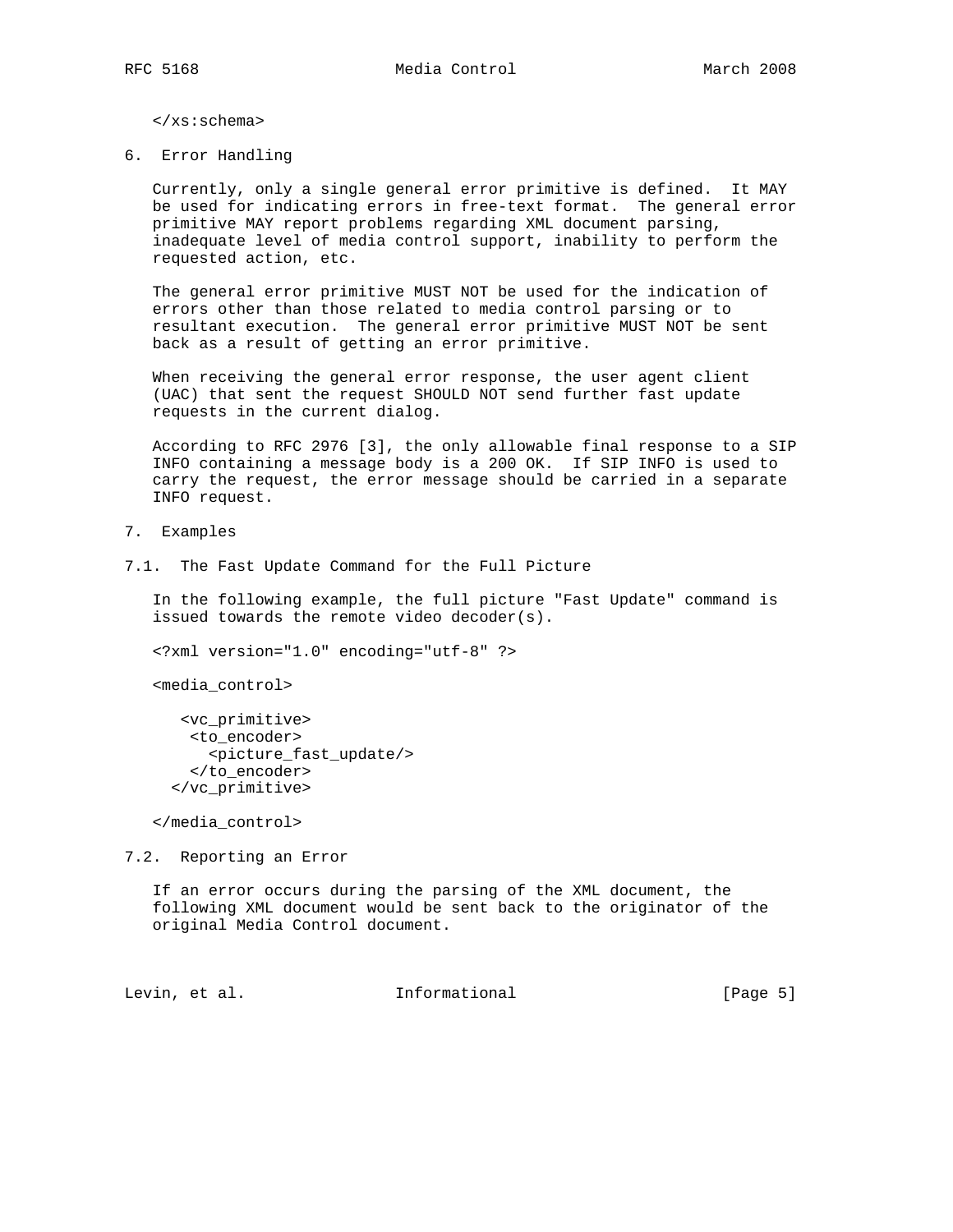<?xml version="1.0" encoding="utf-8" ?>

<media\_control>

 <general\_error> Parsing error: The original XML segment  $is:...$ </general\_error>

</media\_control>

8. Transport

 The defined XML document is conveyed using the SIP INFO method [3] with the "Content-Type" set to "application/media\_control+xml". This approach benefits from the SIP built-in reliability.

9. IANA Considerations

This document registers a new media type.

9.1. Application/media\_control+xml Media Type Registration

 Type name: application Subtype name: media\_control+xml Required parameters: None Optional parameters: charset

Indicates the character encoding of enclosed XML.

 Encoding considerations: 8bit Uses XML, which can employ 8-bit characters, depending on the character encoding used. See RFC 3023 [4], Section 3.2.

 Security considerations: Security considerations specific to uses of this type are discussed in RFC 5168. RFC 1874 [1] and RFC 3023 [4] discuss security issues common to all uses of XML.

Interoperability considerations: None.

Published specification: RFC 5168

Levin, et al. 1nformational 1999 [Page 6]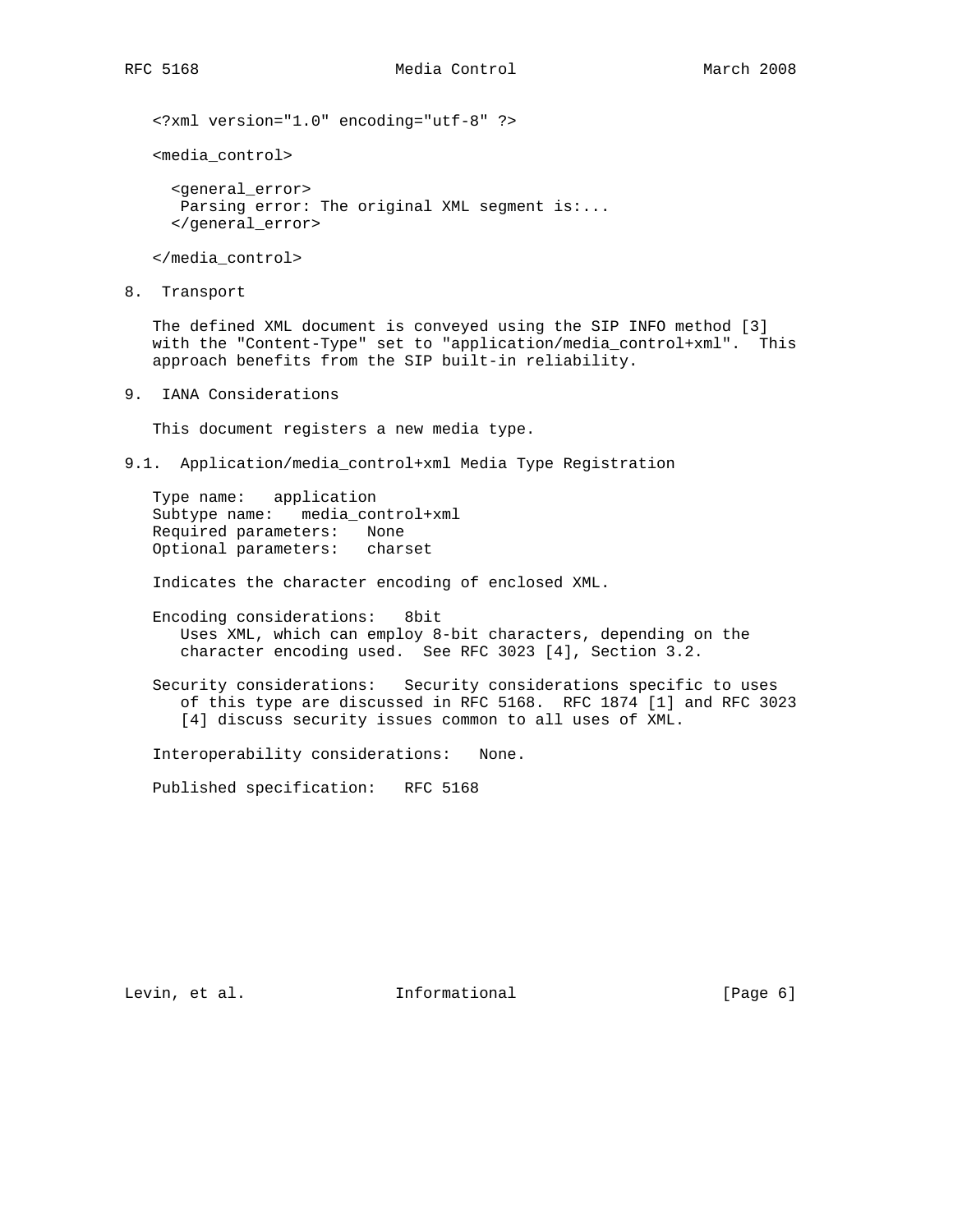Applications that use this media type: This media type is used to convey information regarding media control commands and responses between SIP endpoints particularly for allowing a Video Fast Update intra-frame request.

Additional information:

 Magic Number(s): None. File Extension(s): None. Macintosh File Type Code(s): None.

Person and email address to contact for further information:

 Name: Roni Even E-Mail: even.roni@gmail.com

Intended usage: LIMITED USE

Restrictions on usage: None.

Author: Roni Even. <even.roni@gmail.com>

Change Controller: Roni Even. <even.roni@gmail.com>

10. Security Considerations

 The video control command transported using the method described in the document may cause the sender of the video data to send more data within the allowed bandwidth, as described in Section 4.

 This document defines one control message; changing the content of the message will cause the video sender to ignore the request and send an error response. This may prevent the display of a video stream. The control message itself does not carry any sensitive information.

 An eavesdropper may inject messages or change them, which may lead to either more data on the network or loss of video image. Using data integrity validation will prevent adding or changing of messages.

 If the video media is sent over a secure transport, it is recommended to secure the signaling using TLS as explained in [5]. In most cases, securing the media will require a secure signaling path.

The security considerations of [3] and [5] apply here.

Levin, et al. 1nformational 1999 [Page 7]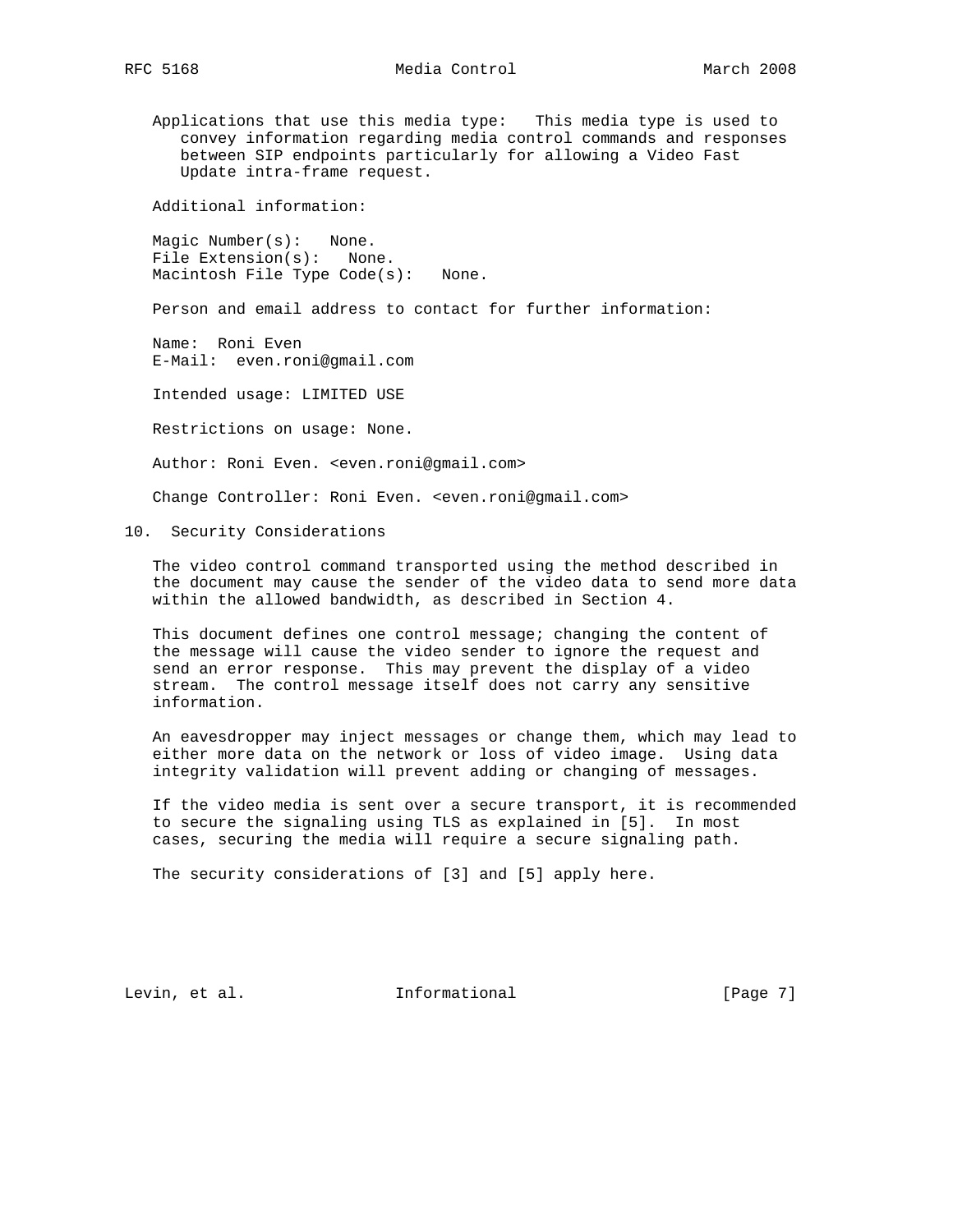RFC 5168 Media Control Media Control March 2008

# 11. References

- 11.1. Normative References
	- [1] Levinson, E., "SGML Media Types", RFC 1874, December 1995.
	- [2] Bradner, S., "Key words for use in RFCs to Indicate Requirement Levels", BCP 14, RFC 2119, March 1997.
	- [3] Donovan, S., "The SIP INFO Method", RFC 2976, October 2000.
	- [4] Murata, M., St. Laurent, S., and D. Kohn, "XML Media Types", RFC 3023, January 2001.
	- [5] Rosenberg, J., Schulzrinne, H., Camarillo, G., Johnston, A., Peterson, J., Sparks, R., Handley, M., and E. Schooler, "SIP: Session Initiation Protocol", RFC 3261, June 2002.
	- [6] Schulzrinne, H., Casner, S., Frederick, R., and V. Jacobson, "RTP: A Transport Protocol for Real-Time Applications", STD 64, RFC 3550, July 2003.
	- [7] Wenger, S., Chandra, U., Westerlund, M., and B. Burman, "Codec Control Messages in the RTP Audio-Visual Profile with Feedback (AVPF)", RFC 5104, February 2008.
- 11.2. Informative References
	- [8] Ott, J., Wenger, S., Sato, N., Burmeister, C., and J. Rey, "Extended RTP Profile for Real-time Transport Control Protocol (RTCP)-Based Feedback (RTP/AVPF)", RFC 4585, July 2006.

Levin, et al. 10. Informational 1. [Page 8]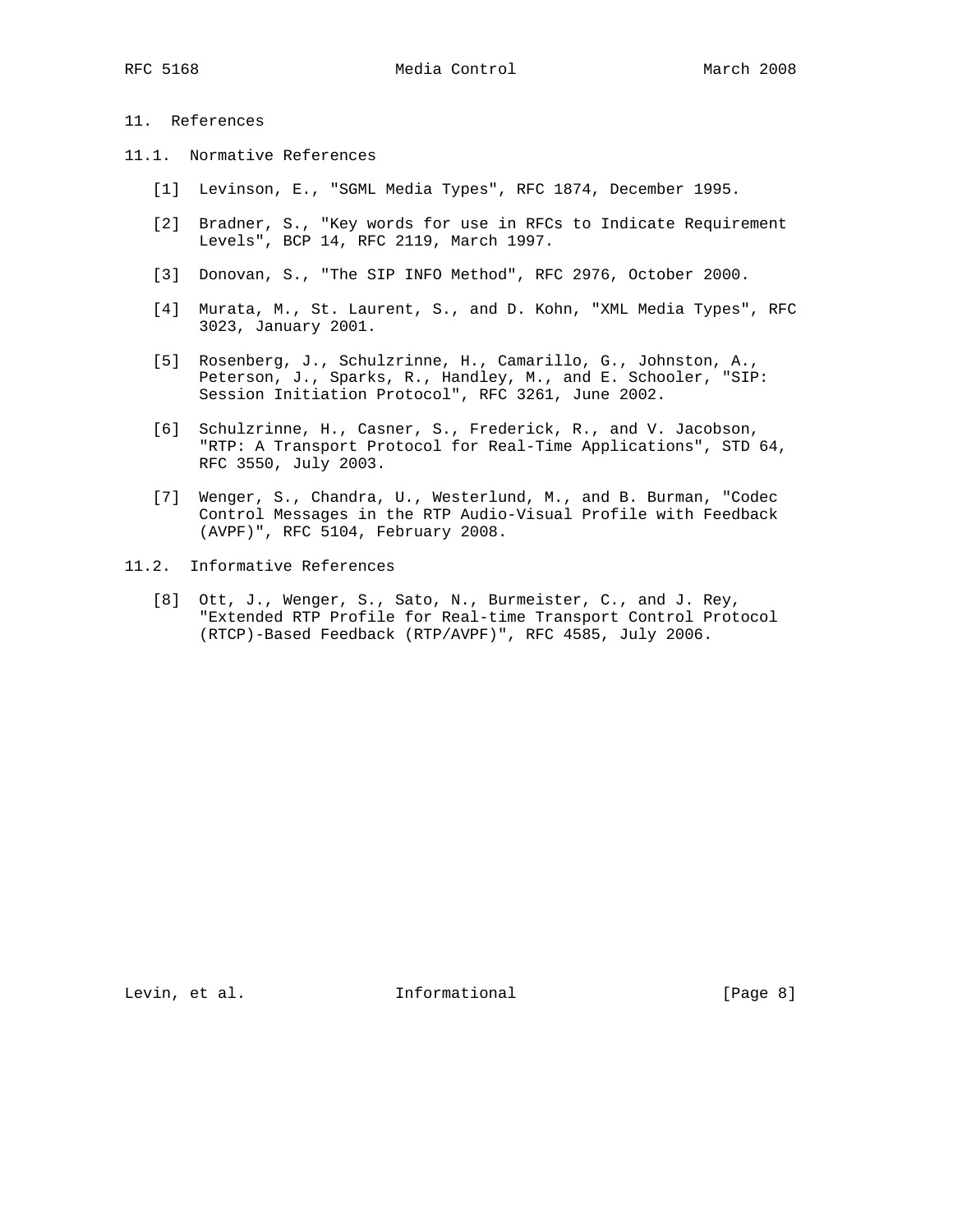Authors' Addresses Orit Levin Microsoft Corporation One Microsoft Way Redmond, WA 98052 USA EMail: oritl@microsoft.com Roni Even Polycom 94 Derech Em Hamoshavot Petach Tikva, 49130 Israel EMail: roni.even@polycom.co.il Pierre Hagendorf RADVISION 24, Raul Wallenberg St. Tel-Aviv, 69719 Israel

EMail: pierre@radvision.com

Levin, et al. 10. Informational 1. [Page 9]